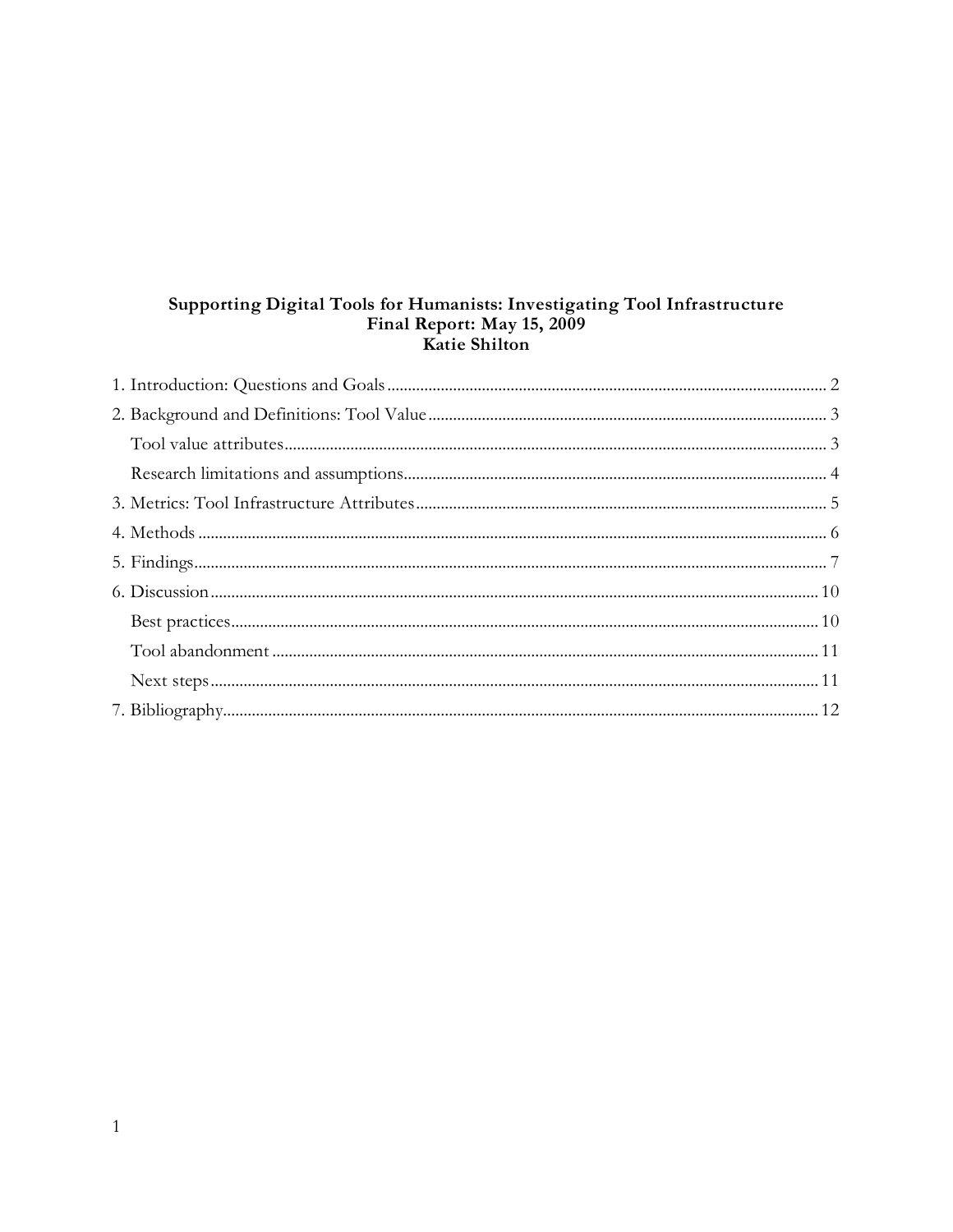# **1. Introduction: Questions and Goals**

The [original "Tools for Humanists" report](http://www.clir.org/pubs/reports/pub143/appendf.html) (Nguyen and Shilton 2008) evaluated more than 30 digital tools designed for use by the humanities community. The report focused on the success of these tools not as measured by metrics of effectiveness or performance, but rather by the accessibility of tools. The report defined accessibility broadly. Could users easily discover, recognize, and begin to use tools built by U.S. Digital Humanities Centers (DHCs) and intended for digital humanists?

Early in the initial project, we identified institutional support—the DHC infrastructure under which a tool is built, mounted, and maintained—as a valuable factor in defining tool accessibility. The nature of institutional support for digital humanities projects such as digital tools was also an underlying question in *A Survey of Digital Humanities Centers in the United States* by Diane Zorich, from which the "Digital Tools for Humanists Project" originated.

This follow-up project, "Supporting Digital Tools for Humanists," seeks to understand the relationship between accessibility of digital humanities tools and tools' supporting infrastructure. This project asks the following research questions:

- What measures of institutional support over short and long terms appear on DHC sites?
- How well are successful tools supported?
- In what ways is support missing for unsuccessful tools, and what steps could centers take to improve support for their tools?

By answering these questions, the project:

- 1. Adds measures of longevity to metrics used in the initial research to evaluate tool accessibility;
- 2. Proposes new metrics for evaluating the infrastructure surrounding a tool;
- 3. Explores the relationship between infrastructure and accessibility, and;
- 4. Introduces and explicates a definition of tool *value* based upon a combination of support, longevity, and accessibility.

Section 2 of this report begins with a discussion of the digital humanities literature and suggests features and attributes that contribute to the tool's value to researchers in digital humanities. Among these attributes are longevity of, and institutional support for, digital tools. Section 3 defines metrics to evaluate the infrastructure supporting a tool. Sections 4 and 5 evaluate a sample of 38 tools according to the metrics, and compare the performance of these tools to measures of their accessibility assessed in the **previous report** (Nguyen and Shilton 2008).

Section 6 discusses implications of the findings and avenues for further research. The findings suggest that accessibility of tools and the quality of their supporting infrastructure are, in fact, correlated. A successful combination of accessibility, longevity and support add to the *value* of a tool to researchers. As researchers engage in projects over months or years, a tool maximizes its value by being findable, easily accessed or downloaded, and accessible over the long term. The observation that these qualities often reside side-by-side suggests best practices for tool developers.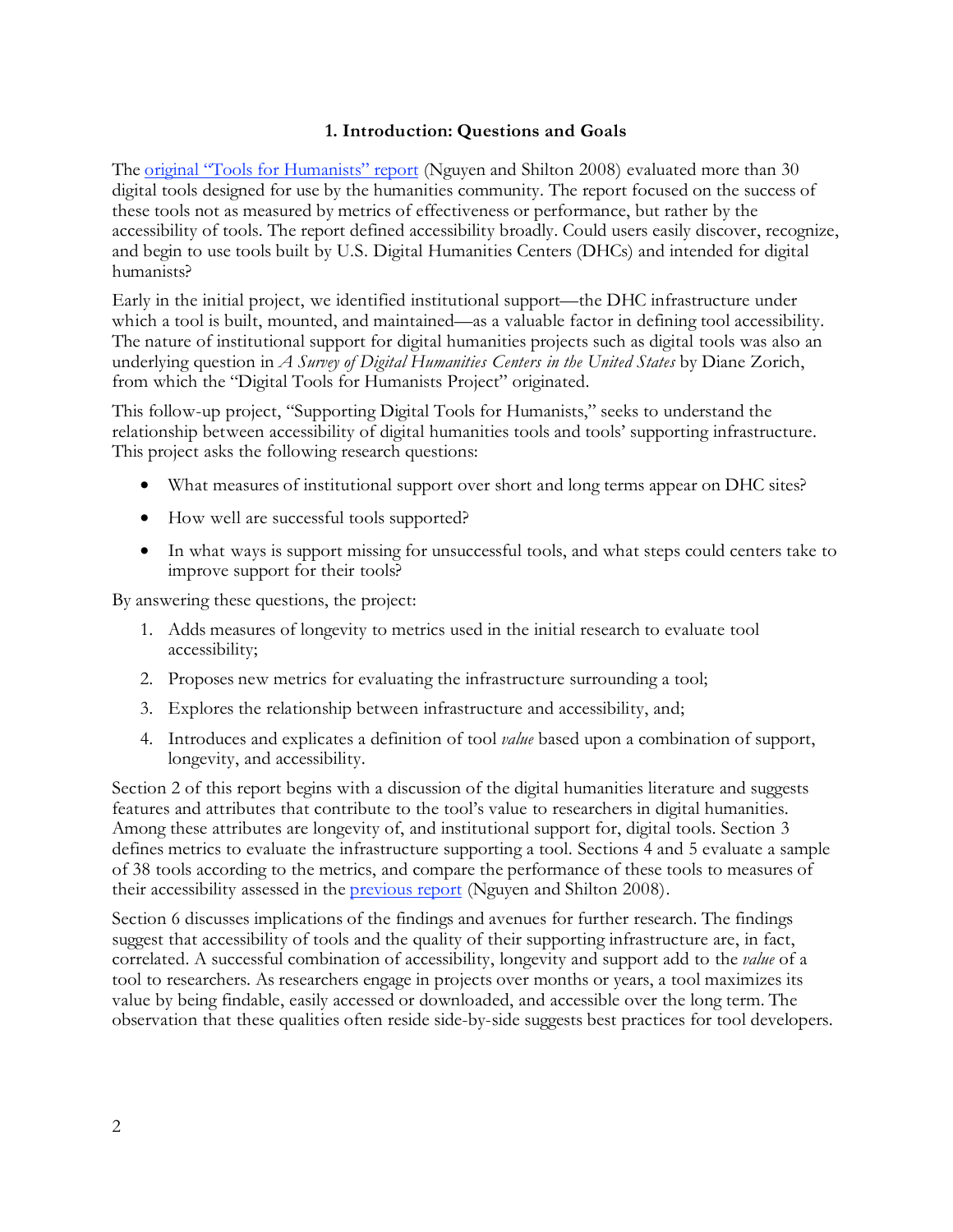# **2. Background and Definitions: Tool Value**

In the original "Tools for Humanists" report, we defined tools as "as software developed for the creation, interpretation, or sharing and communication of digital humanities resource and collections" (Nguyen and Shilton 2008, 59). Tools are a critical component of the larger cyberinfrastructure supporting digital humanities research or e-Research. In *Scholarship in the Digital Age,* Borgman identifies digital tools as an important part of the "application space" (2007, 254) that supports digital research.

*Our Cultural Commonwealth* (American Council of Learned Societies Commission on Cyberinfrastructure for the Humanities and Social Sciences 2006) suggests a set of metrics with which to judge the success of a humanities cyberinfrastructure. The report advocates for broad public *accessibility*, long-term *sustainability* (measured by both ongoing funding and human capital), cross-platform and cross-repository *interoperability*, multi-researcher and multi-discipline *collaborability*, and ongoing *experimentability*.

The "Tools for Humanists" report took this argument linking tools to the broader attributes of the cyberinfrastructure quite seriously. We argued that tools must be visible and accessible over time in order to be an effective part of a humanities infrastructure. We wrote:

Because tools provide the action (rather than the subject) of digital humanities research, digital tools are one of the most extensible assets within the digital humanities community. Researchers can share tools to perform diverse and groundbreaking research, making such tools a critical part of digital humanities cyberinfrastructure. If these are tools are not visible, accessible or understandable to interested researchers, they become less likely to be used broadly, less able to be built upon or extended, and therefore, less able to support and extend the research for which they are intended (2008, 59).

# *Tool value attributes*

This project interprets accessibility, sustainability, interoperability, collaborability and experimentability not only as attributes of a larger humanities cyberinfrastructure, but also of the value of individual tools within that infrastructure. If each of these attributes can be interpreted as a component of tool value, how are we to measure such attributes for existing tools? *Our Cultural Commonwealth*'s focus on accessibility and sustainability raises several problems of definition. What factors contribute to the accessibility of a tool? What makes a tool sustainable, and what are appropriate indicators of institutional support for a tool?

Building on the previous work conducted with Lilly Nguyen, this project further develops the definition of value in tools for digital humanists. Our original report compared tool *accessibility* according to two factors: findability and clarity of use.1 The original report rated seven tools as particularly successful in these areas; twenty-four tools as moderately successful; and eight tools as unsuccessful. This project concentrates on the second of the value attributes delineated in the *Our Cultural Commonwealth* report: sustainability. Sustainability is, in many ways, a time-oriented measure of tool accessibility. A tool is only usable by humanists if it persists: if it is consistently available to researchers to support research that may take years.

In the research for our initial report, we found numerous abandoned tools, but did not have time to delve into this phenomenon. This follow-up report therefore explores abandoned tools and takes

 $\overline{a}$ 

<sup>&</sup>lt;sup>1</sup> For details on how we evaluated success on these factors, see Nguyen and Shilton 2008.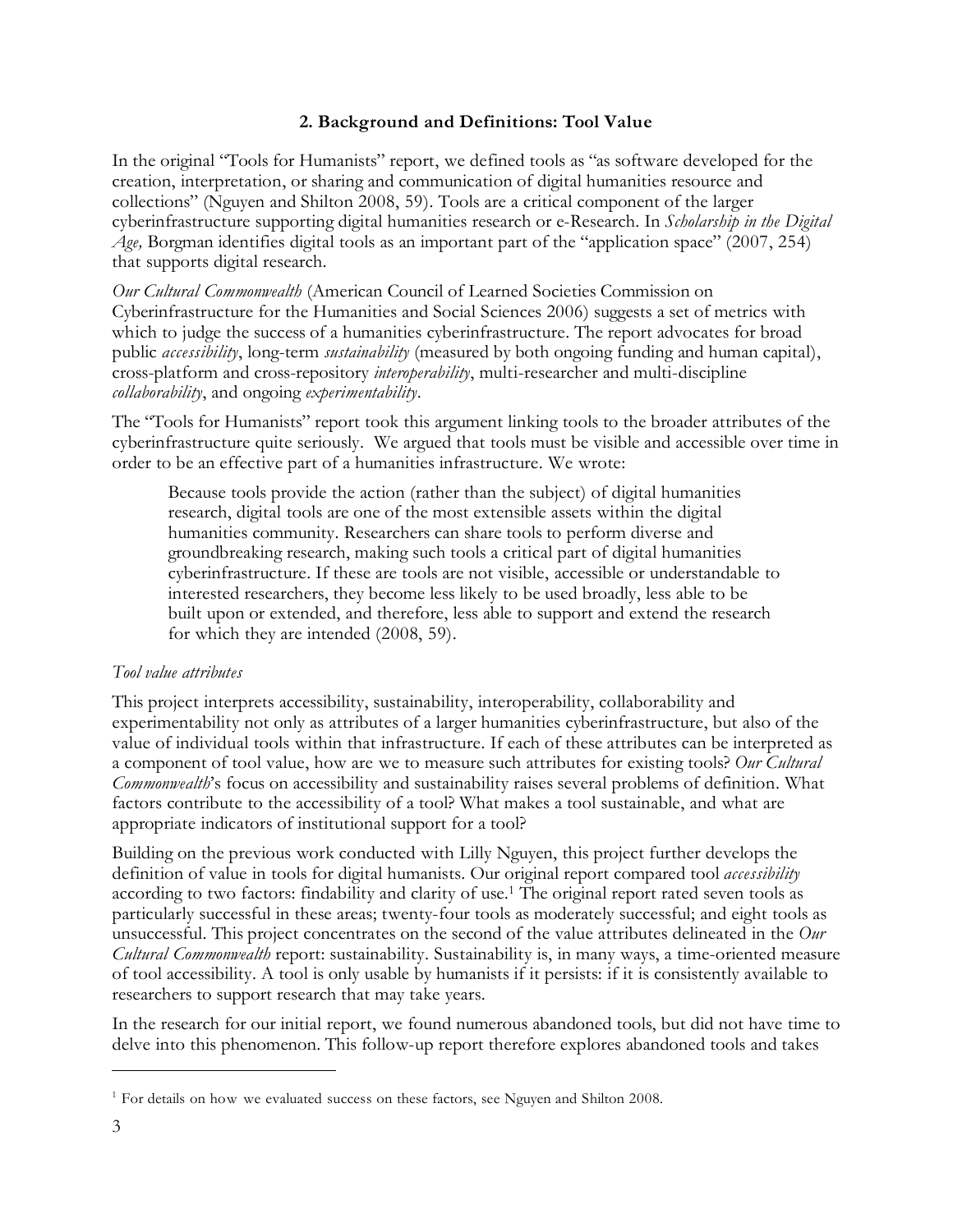tool age and version to be an important indicator of sustainability. This research also explores the opposite of abandonment: thriving tools with concrete signs of long-term support and institutional investment as a predictor of sustainability. The support provided by a creator or host center for its tools is an important indicator of *potential* longevity.

Institutional support can be seen in a variety of indicators. Do DHCs have long-term funding plans for their tools? Do they clearly demarcate responsibility for the upkeep of tools? And importantly, do they let existing community resources bolster their efforts? As Zorich writes:

There are worries about the prodigious amounts of digital production created by DHCs that remain untethered to larger, communitywide resources and preservation efforts (2009, 71).

This report begins to investigate this by examining whether DHCs who author tools take advantage of community resources such as open source development forums. It also investigates whether DHCs have visible maintenance and preservation plans for their resources.

Tool value, then, can encompass the measures of accessibility investigated previously as well as longevity and support. The table below outlines the dimensions and data sources for the four attributes of tool value discussed in this research.

|                                           | Value             | <b>Dimensions</b>                                | Data Sources      |
|-------------------------------------------|-------------------|--------------------------------------------------|-------------------|
|                                           | <b>Attributes</b> |                                                  |                   |
|                                           | Accessibility     | Word choice; visibility; placement on site;      | Digital Tools for |
|                                           |                   | ease of access to download and/or upload.        | Humanists report  |
| Previous Report:<br>Accessibility Metrics | Clarity of use    | Clarity of function; clarity of user group;      | Digital Tools for |
|                                           |                   | availability of preview; clarity of instructions | Humanists report  |
|                                           |                   | for use                                          |                   |
|                                           | Longevity of      | Date tool was established; versioning            | DHC websites      |
|                                           | tool              | information                                      |                   |
| Current Report:                           |                   |                                                  |                   |
| Infrastructure Metrics                    | Support for       | Website updates, release timelines, use of       | DHC websites      |
|                                           | tool              | open standards, funding, demarcation of          |                   |
|                                           |                   | responsibility                                   |                   |

**Table 1: Mapping Tool Value Attributes**

### *Research limitations and assumptions*

"Infrastructure" is a broad term, and time and resource constraints limit the aspects of infrastructure this project can evaluate. To restrict the scope of study, this project evaluates only aspects of infrastructure that could be assessed from examination of tools' public face: their websites. This project does not consider more subtle and intangible factors such as human capital, dedication, and institutional context as components of tool infrastructure. Software may be a pet project of one individual, or a major part of a center's identity and brand. Each situation has different repercussions for a tool's success and longevity, and further interview research could assess this relationship.

In addition, this project, like the "Tools for Humanists" project before it, focuses on only a few dimensions of tool value. Value here refers only to a tool's physical and longitudinal accessibility to humanities researchers. This report does not consider ease of use or utility to humanities research, both of which are important dimensions of tool value. For further discussion of, and research into, tool utility, see efforts such as Project Bamboo (Project Bamboo, n.d.).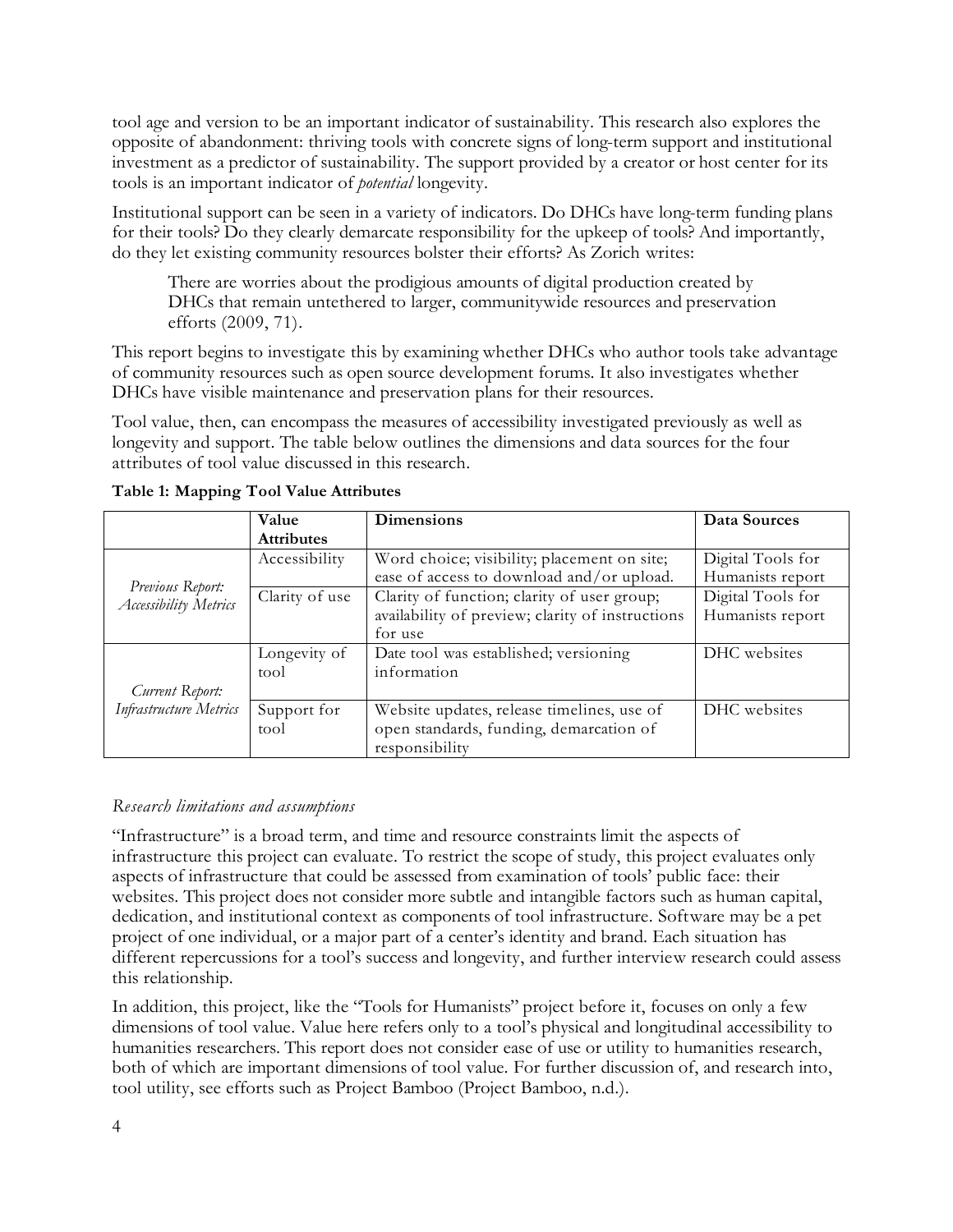## **3. Metrics: Tool Infrastructure Attributes**

A first priority of this project was establishing criteria for infrastructural support: an institution's dedication to building, mounting, and maintaining a tool. A tool's ongoing reliance on its creators implies the importance of metrics to evaluate the nature of the supporting organization. Our previous research on digital humanities tools suggests variables that may differentiate tool success. For example, while some tools are products of a single digital humanities center, others are the result of collaborations between DHCs, or between a DHC and other academic departments. Does sharing the responsibility for a tool result in more, or less, successful accessibility and longevity for a tool? And what is the nature of shared responsibility for a tool? Are the responsibilities for tool creation, distribution, and stewardship clearly defined?

Cyberinfrastructure and e-humanities literature suggests further potential metrics of institutional support. Research by Diane Zorich (2008) suggests that tools authored solely or in part by humanities centers may have particular infrastructure advantages. Zorich's findings reveal that such centers often have relatively secure university-level funding, good branding, and experience with cross-disciplinary reach. Zorich's typology of humanities centers divides organizations into centerand resource-focused categories. Are resource-focused centers more adept at making accessible, long-lasting tools? Or do center-focused organizations prove just as successful?

*Our Cultural Commonwealth* also suggests that digital projects adhere to open standards (such as Encoded Archival Description, and Metadata Encoding and Transmission Standard) in order to be robust and modular. They write: "a great deal of tool building is done on a local scale, and this results in unnecessary redundancy of effort" (American Council of Learned Societies Commission on Cyberinfrastructure for the Humanities and Social Sciences 2006, 36). In addition, ACLS recommends that DHCs support their tools through open-source software development practices. They cite use of open-source development sites such as SourceForge.org as important to developing and supporting tools over the long term (American Council of Learned Societies Commission on Cyberinfrastructure for the Humanities and Social Sciences 2006, 36).

To pursue unanswered questions of tool longevity and support, I use a number of factors to evaluate ongoing institutional support for, and longevity of, a tool. These included a tool's birth date, version information, evidence of ongoing support such as website updates or release timelines, use of open source standards and development tools, type of funding, and the nature and demarcation of responsibility for the tool.

To compare tools according to these metrics, I assigned numerical rankings for each attribute, rating tools from worst to best practices. Across the board, worst practices provided no information on a tool's public website about a given factor. Best practices were those judged most sustainable for the long term. This might include funding a tool through an institutional budget rather than necessarily time-limited grant funding.2 Other examples included opening the tool to a community of developers using widely available open source development tools, and providing clear delineation of staff responsibility for upkeep of the tool.

The table below summarizes the metrics I used to measure tool sustainability, as well as the dimensions, scores, and data sources I used to operationalize these measures.

 $\overline{a}$ 

<sup>&</sup>lt;sup>2</sup> Grant funding may be an excellent source for capital to launch the initial development of a tool, which can be an expensive and time-limited project. However, long-term institutional funding is needed to continue to support and update a tool.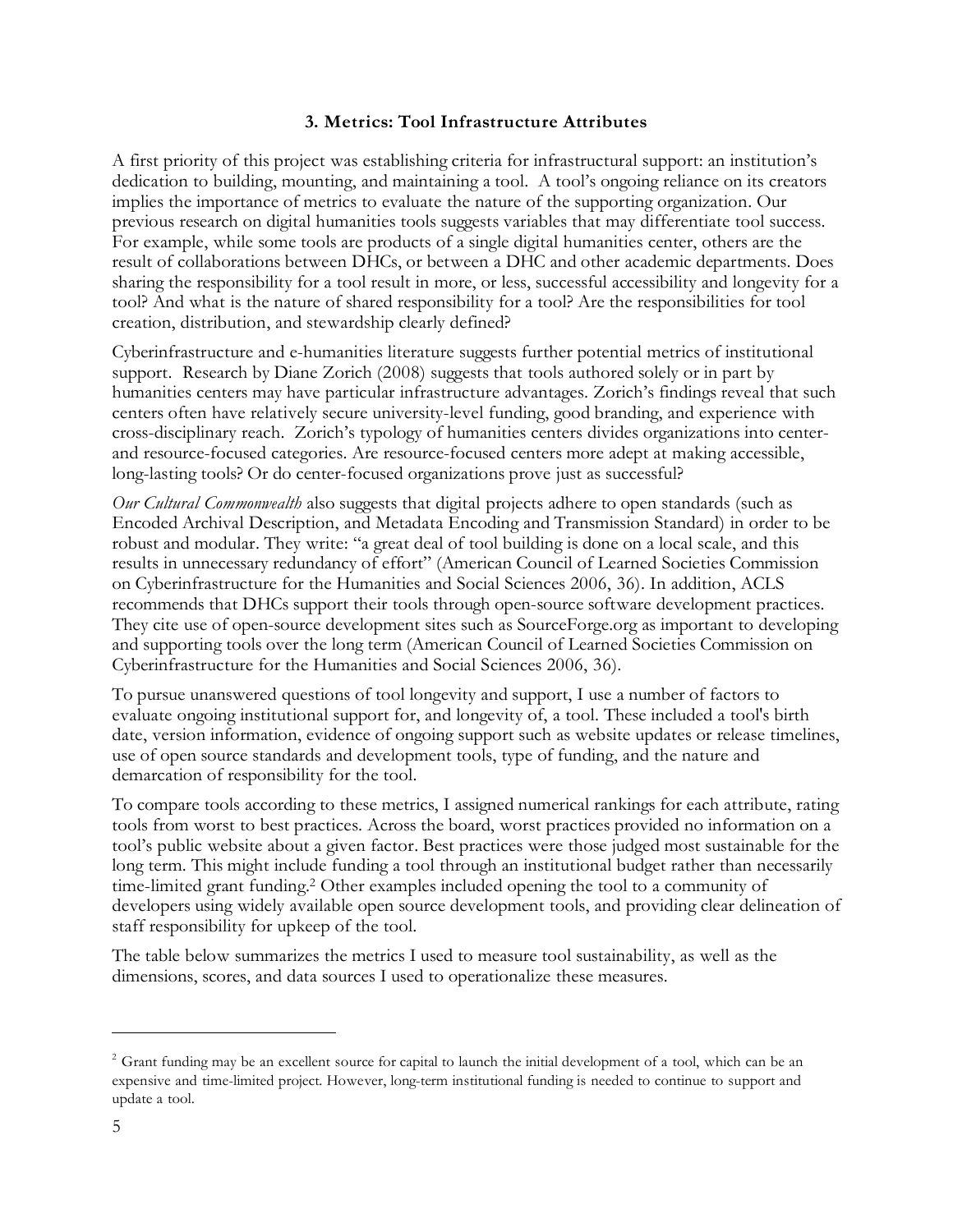| Metric                    | <b>Dimensions</b>                      | Score ranges        | Data       |
|---------------------------|----------------------------------------|---------------------|------------|
|                           |                                        |                     | Sources    |
| Age of the tool           | Years                                  | $0$ (no info)- $10$ | Tool       |
|                           |                                        |                     | websites   |
| Versioning information    | Version number                         | $0$ (no info)-4.1   | Tool       |
|                           |                                        |                     | websites   |
| Evidence of ongoing       | No evidence, evidence that a tool is   | No evidence=0       |            |
| support                   | discontinued, or evidence that a tool  | Discontinued=1      |            |
|                           | is active                              | Active=2            |            |
| Open source?              | Yes/no                                 | Unclear= $0$        | Tool       |
|                           |                                        | $No=1$              | websites   |
|                           |                                        | $Yes=2$             |            |
| Use of open-source        | Yes/no                                 | Unclear= $0$        | Tool       |
| development tools         |                                        | $No=1$              | websites   |
| (SourceForge, etc.)       |                                        | $Yes=2$             |            |
| Financial capital         | Stability of funding source (grant,    | Unclear=0           | <b>DHC</b> |
|                           | corporate, budget line item)           | Faculty time=1      | websites   |
|                           |                                        | $G$ rant=2          |            |
|                           |                                        | Corporate=3         |            |
|                           |                                        | Budget=4            |            |
|                           | Funding sustainability (short,         |                     |            |
|                           | medium, long term)                     | $N/A$ – little      |            |
|                           |                                        | evidence found      |            |
| Backing organization(s)   | Single center vs. collaborative effort | Single center=1     | Tool       |
|                           |                                        | Collaborative       | websites   |
|                           |                                        | effort=2            |            |
| Responsibility for a tool | Are tool creator, distributor, and     | None defined=0      | Tool       |
|                           | steward clearly defined and            | 1 role defined=1    | websites   |
|                           | credited?                              | 2 roles defined=2   |            |
|                           |                                        | 3 roles defined=3   |            |
| Focus of backing DHC      | Center-focused DHC vs. resource-       |                     | Zorich     |
|                           | focused DHC                            |                     |            |
|                           |                                        |                     | report     |

**Table 2: Tool Infrastructure and Sustainability Metrics**

#### **4. Methods**

After outlining the infrastructure and sustainability metrics and the dimensions, I looked for information highlighting each dimension on both DHC websites and individual tool sites. *Age* of tools was estimated from any source available, ranging from initial copyright date to information about the launch of the beta or 1.0 version. *Version information* was usually found on the tool download page. *Evidence of ongoing support* included updated contact information, announcements about new versions, recent blog or news postings about the tool, a recent version release, an up-todate listing of coming features, and recent website updates. Evidence a tool was abandoned included broken links, websites marked "archived" or no longer active, or sites last updated more than two years previously. *Evidence of open source standards* included licensing statements, links to source code, or access to developers' toolkits. Any funding or sponsorship information provided data on *financial capital*. Staff lists, contact lists, or credits provided data about *responsibility for a tool*. And the nature of the DHC supporting the tool was assessed both by looking for evidence of collaboration on the tool's website, and by cross-referencing data gathered by Diane Zorich (2008) for her report.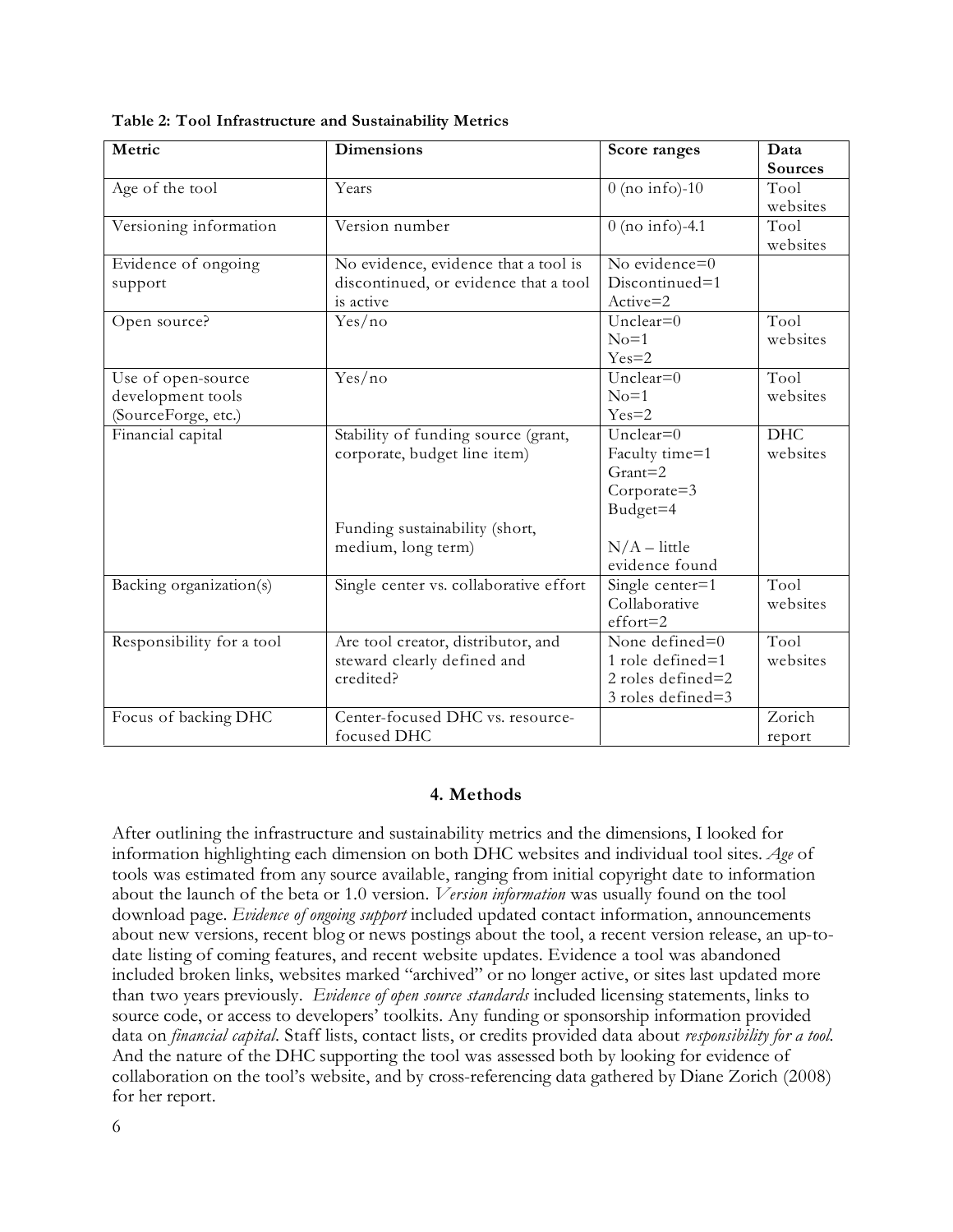I used this data to rate the sample of 38 tools on each metric described above. Individual tools served as the unit of analysis, and the tool sample remained the same as the sample evaluated in the final report for the "Tools for Humanists Project," listed below.

| Tool                                        | <b>Digital Humanities Center</b>     |
|---------------------------------------------|--------------------------------------|
| Collaborative Genealogy                     | Jenkins Collaboratory                |
| Collaborative Timeline                      | Jenkins Collaboratory                |
| Combinformation                             | Texas A&M                            |
| CommentPress                                | Institute for the Future of the Book |
| <b>CUSeeMe Reflector</b>                    | <b>WVU</b>                           |
| Digital Discernment                         | Georgetown                           |
| Edition Production Technology (EPT)         | <b>ARCHway Project</b>               |
| English to Greek Word Search                | $\overline{\text{Perseus}}$          |
| English to Latin Word Search                | Perseus                              |
| Greek Morphological Analysis                | Perseus                              |
| Interactive Archaeological Knowledge System | <b>MATRIX</b>                        |
| Latin Morphological Analysis                | Perseus                              |
| Media Matrix                                | <b>MATRIX</b>                        |
| Omeka                                       | <b>GMU</b>                           |
| Poll Builder                                | <b>GMU</b>                           |
| Project Pad                                 | <b>MATRIX</b>                        |
| Scholar Press                               | <b>GMU</b>                           |
| Scribe                                      | <b>GMU</b>                           |
| <b>SOPHIE</b>                               | Institute for the Future of the Book |
| Survey Builder, GMU                         | <b>GMU</b>                           |
| Tech Ticker                                 | Jenkins Collaboratory                |
| The Poster Tool                             | Georgetown                           |
| Virtual Lightbox                            | <b>MITH</b>                          |
| Web Scrapbook                               | <b>GMU</b>                           |
| Zotero                                      | <b>GMU</b>                           |
| Video Annotation System                     | HASTAC and Duke                      |
| <b>HASS Grid Portal</b>                     | HASTAC and UCHRI                     |
| Historinet                                  | HASTAC and Stanford Humanities Lab   |
| Syllabus Finder                             | <b>GMU</b>                           |
| History Engine                              | Virginia Center for Digital History  |
| Ink                                         | <b>WIDE MSU</b>                      |
| Literacy Resource Exchange                  | <b>WIDE MSU</b>                      |
| Token X,                                    | U of Nebraska                        |
| Virtual Humanities Lab                      | STG Brown                            |
| vrNav                                       | <b>UCLA</b>                          |
| CITRIS Collaborative Gallery Builder        | <b>HASTAC</b>                        |

**Table 3: Sample of Tools**

7 After ranking each tool according to the metrics for infrastructure outlined above, I summarized the findings in the descriptions below. I also calculated Pearson's product-moment correlation (*r*)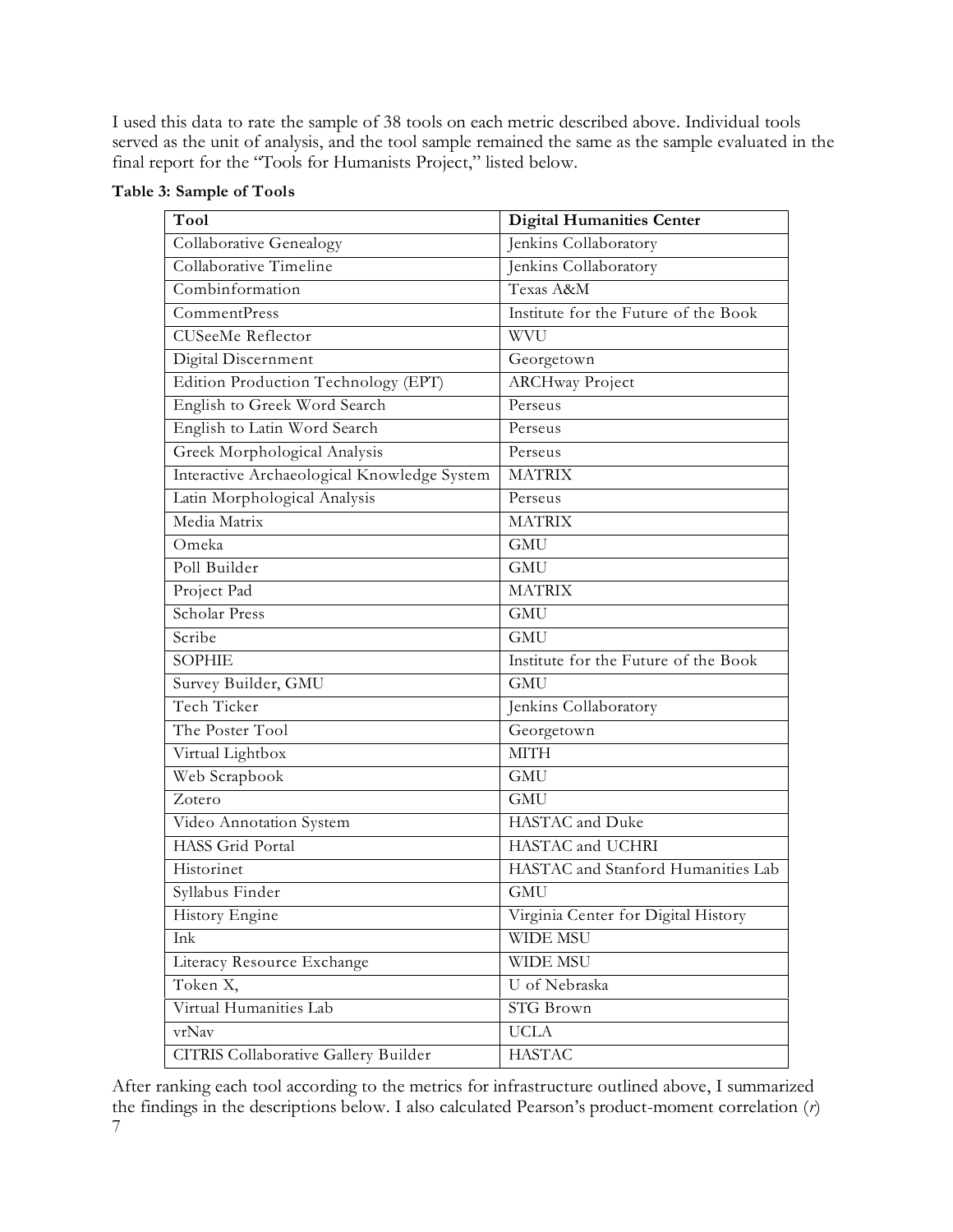for pairs of variables (e.g. overall accessibility ranking compared to stability of funding source) to evaluate which infrastructural metrics most closely associate with tool accessibility as measured in our [previous report](http://www.clir.org/pubs/reports/pub143/appendf.html) (Nguyen and Shilton 2008).

## **5. Findings**

*Age of tools:* Nineteen tools (half of the sample) provided no information about their age. Of the nineteen tools for which I could discern a birth date or age, the mean age was 4.7 years – surprisingly old in the world of software (standard deviation was 2.7). Age of tools was estimated from any source available, ranging from initial copyright date to information about the launch of the beta or 1.0 version.

*Tool versions:* Twenty-three tools offered no version number. Of the fifteen tools providing a version number, the average was 1.5. For simplicity, versions labeled "beta" or "prototype" were given a version number of 0.5

*Ongoing support:* Evidence of ongoing support was sparse. Twenty-two tools offered no signs of ongoing support. An additional eight tools were marked as discontinued or abandoned. There were only eight tools where there was evidence of recent upkeep of the site or updates to the tool.

*Open standards:* Twenty-three tools had no clear information about open source or proprietary standards. Only four tools were clearly proprietary. Eleven promoted themselves as open source and made the source code available on their website. Of the open source tools, only five were explicit about the development resources they used to make their code accessible. These included use of SourceForge and maintaining a Google developer's group.

*Funding source and sustainability:* Eighteen tools had no clear funding source. Six depended upon faculty time to build and maintain. Eight were funded by grants, one had a corporate sponsorship, and five were funded straight from DHC budgets. Funding sustainability turned out to be a metric about which it was too difficult to find public information. Only one tool had information on funding sustainability on its site, and even this was outdated: the five-year-old tool had notice of a two-year (so presumably long-expired) grant cycle.

*Nature of backing institution:* Thirty tools were the products of a single institution, while only eight were the products of collaborations between institutions. Unfortunately, an analysis of center vs. resource-focused DHCs proved unhelpful. Only a handful of DHCs in Diane Zorich's original report met the criteria for resource-focused DHCs. Of these few DHCs, only one produced a tool found in our study sample. As this tool has been abandoned, I decided to exclude the center vs. resource-focused DHC factor from my analysis.

*Responsibility for tool:* Most DHCs had some demarcation of who was responsible for a tool's creation, distribution, or stewardship. Ten tools made no indication of responsibility; nine indicated at least one responsible person; eight indicated two responsible parties; and eleven indicated responsibility for all three.

*Total sustainability score:* In order to compare the tools' overall longevity and sustainability, according to all of the factors described here, I constructed a "total sustainability score." This is a sum of each tool's score on all of the variables described above. The lowest scores in each category were assigned to tools providing no information on a given factor. Mid-range scores were given to tools that provide information about a tool's discontinued or outdated status, or to tools with suboptimal sustainability practices such as one-off funding efforts. The highest scores were awarded to open source tools that have information about long-term sustainability and evidence of ongoing support. Discontinued tools were automatically given a sustainability score of "0".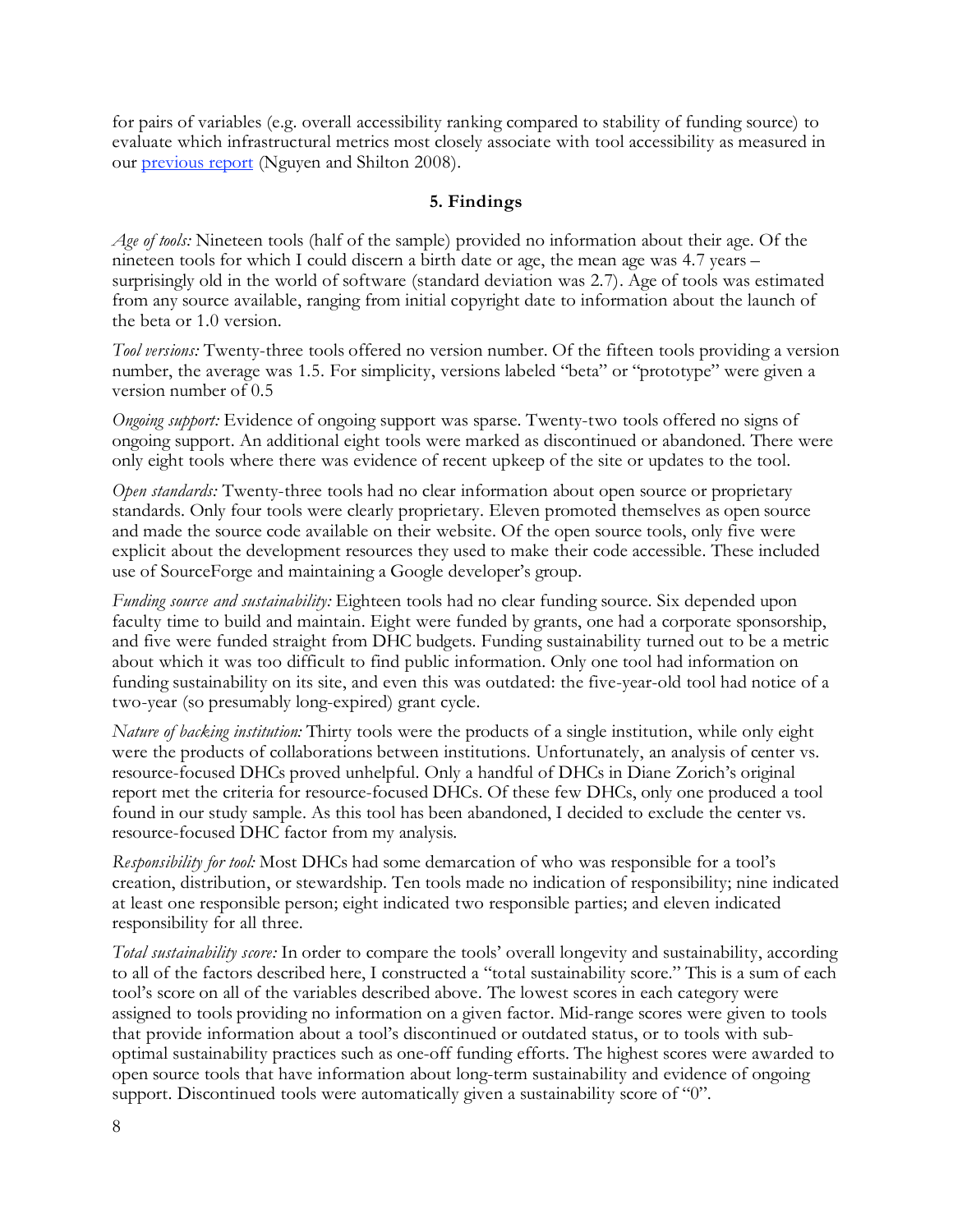Tools ranked by sustainability score are as follows:

**Table 4: Tool Sustainability Scores**

| Tool                                           | <b>DHC</b>                                     | <b>Total Sustainability</b> |
|------------------------------------------------|------------------------------------------------|-----------------------------|
|                                                |                                                | Score                       |
| Scribe                                         | <b>GMU</b>                                     | 23.5                        |
| Virtual Lightbox                               | <b>MITH</b>                                    | 20                          |
| Web Scrapbook                                  | <b>GMU</b>                                     | 18                          |
| Zotero                                         | <b>GMU</b>                                     | 16                          |
| <b>SOPHIE</b>                                  | Institute for the Future of the<br>Book        | 15                          |
| Omeka                                          | <b>GMU</b>                                     | 14.1                        |
| Collaborative Timeline                         | Duke Collaboratory                             | 14                          |
| <b>CITRIS Collaborative Gallery Builder</b>    | <b>HASTAC</b>                                  | 13.5                        |
| Scholar Press                                  | <b>GMU</b>                                     | 13                          |
| Kora                                           | <b>MATRIX</b>                                  | 12                          |
| vrNav                                          | <b>UCLA</b>                                    | 12                          |
| Syllabus Finder                                | <b>GMU</b>                                     | 12                          |
| Interactive Archaeological Knowledge<br>System | <b>MATRIX</b>                                  | 9.5                         |
| Virtual Humanities Lab                         | STG Brown                                      | $\Omega$                    |
| Tech Ticker                                    | Duke Collaboratory                             | 8                           |
| Media Matrix                                   | <b>MATRIX</b>                                  | 7                           |
| Token X                                        | U of Nebraska                                  | 7                           |
| History Engine                                 | Virginia Center for Digital<br>History         | 6                           |
| Collaborative Genealogy                        | Duke Collaboratory                             | 6                           |
| The Poster Tool                                | Georgetown                                     | $\overline{5.1}$            |
| HASS Grid Portal                               | HASTAC and UCHRI                               | 5                           |
| Connex                                         | <b>MATRIX</b>                                  | $\overline{4.5}$            |
| Combinformation                                | Texas A&M                                      | 4.5                         |
| CommentPress                                   | Institute for the Future of the<br><b>Book</b> | 4.4                         |
| English to Greek Word Search                   | Perseus                                        | $\overline{4}$              |
| English to Latin Word Search                   | Perseus                                        | $\overline{4}$              |
| Greek Morphological Analysis                   | Perseus                                        | $\overline{4}$              |
| Latin Morphological Analysis                   | Perseus                                        | $\overline{4}$              |
| Poll Builder                                   | <b>GMU</b>                                     | $\overline{4}$              |
| Digital Discernment                            | Georgetown                                     | $\overline{3}$              |
| Edition Production Technology (EPT)            | <b>ARCHway Project</b>                         | $\overline{0}$              |
| Ink                                            | <b>WIDE MSU</b>                                | $\overline{0}$              |
| Literacy Resource Exchange                     | WIDE MSU                                       | $\theta$                    |
| Survey Builder, GMU                            | <b>GMU</b>                                     | $\theta$                    |
| Historinet                                     | HASTAC & Stanford Humanities<br>Lab            | $\Omega$                    |
| Video Annotation System                        | HASTAC and Duke                                | $\overline{0}$              |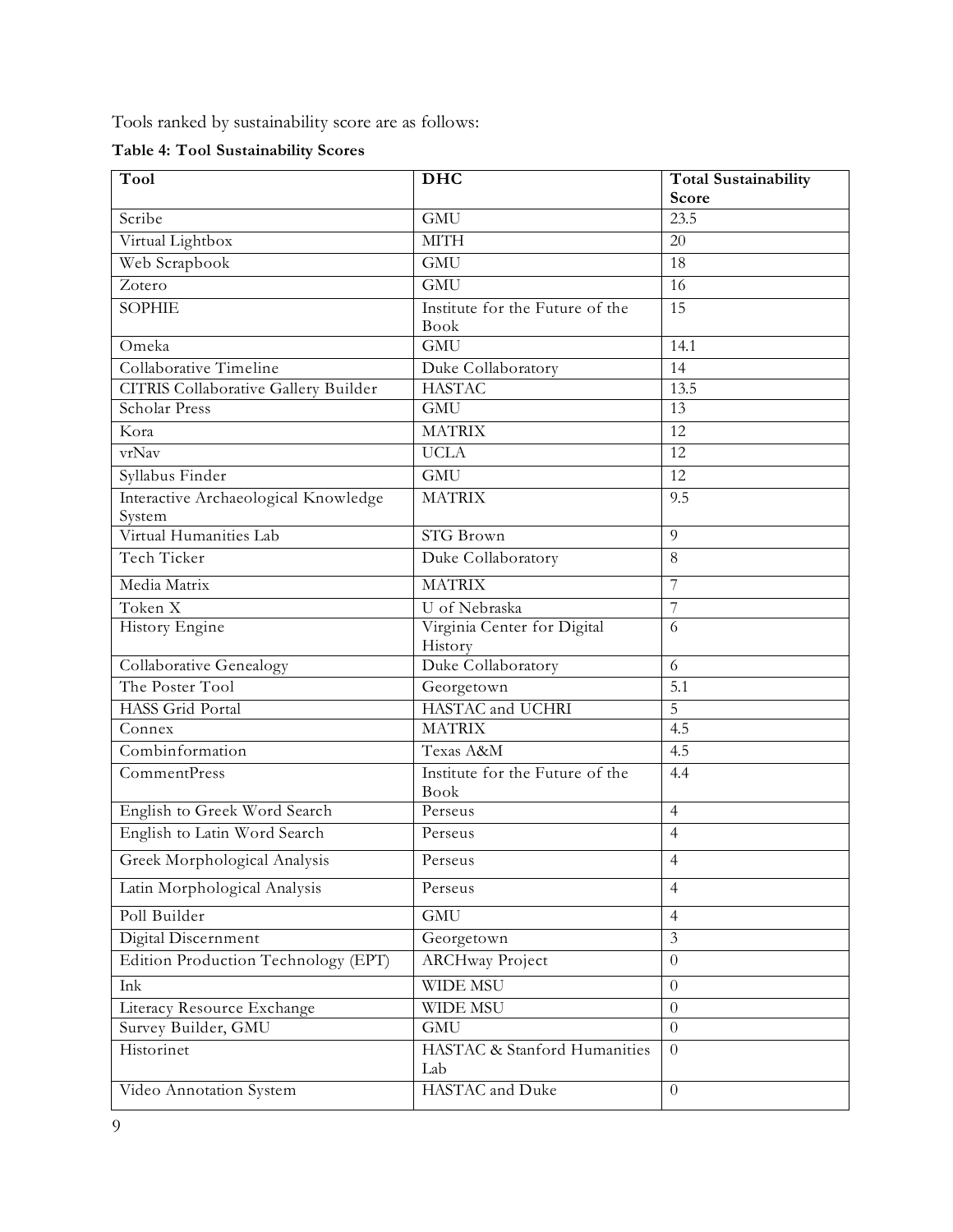| $P_{\text{reject 1}}$ .<br>Pad                          | $\sim$ but we have the set of $\sim$<br>VI |  |
|---------------------------------------------------------|--------------------------------------------|--|
| æ.<br>$\sim$ $\sim$ $\sim$<br><b>Reflector</b><br>SeeMe | <b>WVU</b>                                 |  |

I also used Pearson's product-moment correlation (*r*) to check for correlations between scores on each sustainability factor and the overall score of a tool on the "Tools for Humanists" report's accessibility ranking (Nguyen and Shilton 2008). The correlation between sustainability factors and original accessibility score is listed in the following table.

**Table 5: Correlation between sustainability and accessibility**

| Age  | Version<br>info | Ongoing<br>support? | Open<br>source | Open<br>source<br>dev<br>tools? | Funding<br>source | Backing<br>inst. | Responsibility<br>tor tool | Total<br>Longevity<br>Score |
|------|-----------------|---------------------|----------------|---------------------------------|-------------------|------------------|----------------------------|-----------------------------|
| 0.24 | 0.16            | 0.28                | 0.20           | 0.25                            | 0.51              | $-0.28$          | 0.42                       | 0.57                        |

Interestingly, the strongest correlation was between the total sustainability scores and the total accessibility scores. It appears that tools that score well on accessibility are slightly more likely to score well on sustainability. It is a weak association, but still demonstrable.

## **6. Discussion**

One finding of this report is the diverse measures of institutional support that appear on DHC sites. DHCs can indicate their ongoing support for tools in a variety of ways, including version numbers, dates of website updates, release timelines, links to developer's toolkits or source code, indication of permission to alter the code under creative commons licenses, and clear delineation of the staff responsible for tool upkeep. All of these pieces of information serve as signals that tool user may rely on ongoing upkeep of the tool, and technical support if needed. Each of these features of a DHC site increases user confidence in a tool's long-term accessibility, and therefore, its value.

It is also of great interest that accessible tools, as evaluated in our original report, also scored well on sustainability. There seems to be a relationship between the infrastructure supporting a tool and its accessibility. This suggests a level of professionalism that may lead not only to long-term care for a tool, but also to good accessibility practices such as providing one-click access to tools and providing instructions for download and use.

# *Best practices*

The link between sustainability and accessibility suggests a number of best practices for DHCs seeking to create and maintain valuable tools for digital humanities. *Website design* is an often overlooked but critical area for improving practices. This report shows that findability is not the only important factor in the mounting and display of a tool. Assuring researchers of a tool's support and longevity can be another important practice. Centers should keep users abreast of updates, new funding, and new staff. They should also make it easy to contact developers. These steps can assure scholars who may work with a tool for months or years that their work will not be in vain if a tool is abandoned.

*Professionalism* includes envisioning tools as more than just one-off programming projects, but instead as products to support rigorous and long-term scholarship. Professional tool development means dedicating staff not only to tool creation, but also to stewardship over time. Professionalism also means dedicating ongoing institutional funding to tool support. If a DHC uses grants to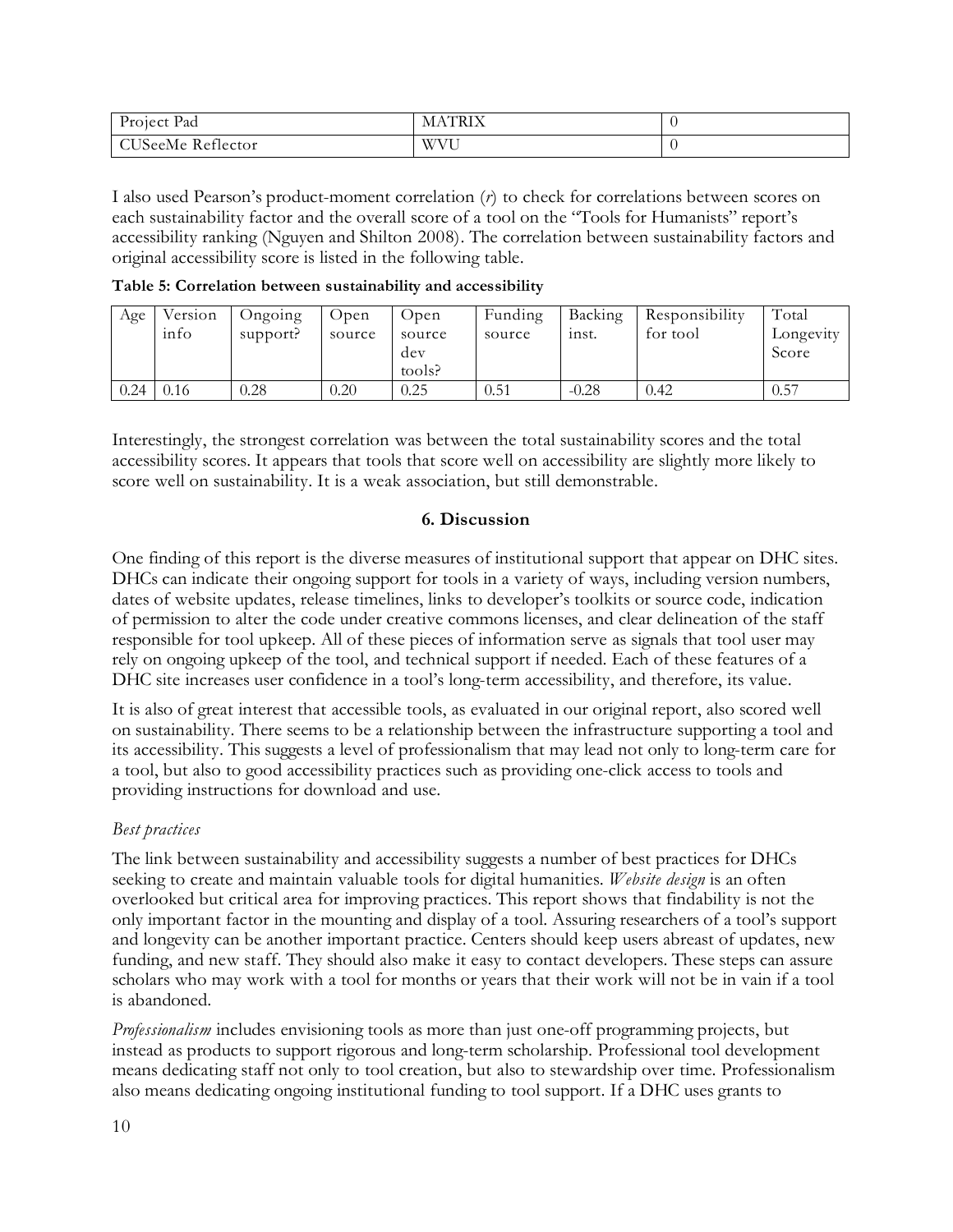support tool creation, it should consider a sustainability plan for the user support, repair, and updates a digital tool will undoubtedly require.

Of course, as open source development has proved, professionalism does not have to mean large budgets and corporate management. A tool with great potential for the humanities community, shared and edited widely, can improve and persist over time with the help of volunteers. The thriving Zotero community is just one example of this possibility. Fostering strong user communities around digital humanities tools, as Cohen et al. (2009) suggest, is critical to encouraging both accessibility and sustainability.

# *Tool abandonment*

At the opposite end of best practices, this report discovered a variety of tools that have been abandoned in the year since the original "Digital Tools for Humanists" research. Some of these tools were replaced by commercial tools, such as GMU's Survey Builder and HASTAC's Video Annotation System. Others were replaced by an updated tool authored by the same DHC, such as GMU's Scribe. This is part of a natural evolution of tools, and is unavoidable and even necessary.

However, other tools seemed to disappear due to loss of interest, time, or funding. As Andreas Paepcke has pointed out (cited in Friedlander 2009), tools designed by investigators or their students during the course of research projects are often "good enough" prototypes that reflect the research questions that motivated the work rather than sustainable digital objects. Cohen et al. add to this challenge the continual staffing problems faced by digital humanities developers:

A survey of the existing digital tools for data-driven scholarship shows a chasm between projects that appear to have been done with a professional development staff and more amateurish efforts. Many software projects begin with just one or a few developers but as they grow face the problem of attracting new developers to take the project to a production-ready stage (2009, para. 22).

High rates of abandonment point to the fact that the infrastructure supporting tools for digital humanists is far from being a complete and effective scholarly infrastructure. Effective infrastructures, write Jackson et al. (2007):

…are above all accomplishments of scale, growing as locally constructed, centrally controlled systems are linked or assembled into networks and internetworks governed by distributed control and coordination processes (Infrastructural dynamics, para 2).

Effective infrastructures fade into the background: they are so seamless that they are prone to be forgotten. The cyberinfrastructure of digital tools for humanists has far to go to reach this point of seamless disappearance. But the components of a cyberinfrastructure for humanists are growing. This report provides quantitative measures to add to the literature evaluating how far the infrastructure has come, and how far the community of digital humanists has left to go.

### *Next steps*

What are the next steps towards fortifying and completing the cyberinfrastructure that supports tools for digital humanities? There are at least three areas of research, development and funding that could help digital humanities cyberinfrastructure move towards a more sustainable future.

One area that needs research is an evaluation of the utility and fit of digital humanities tools. As Oard writes, the problem is that: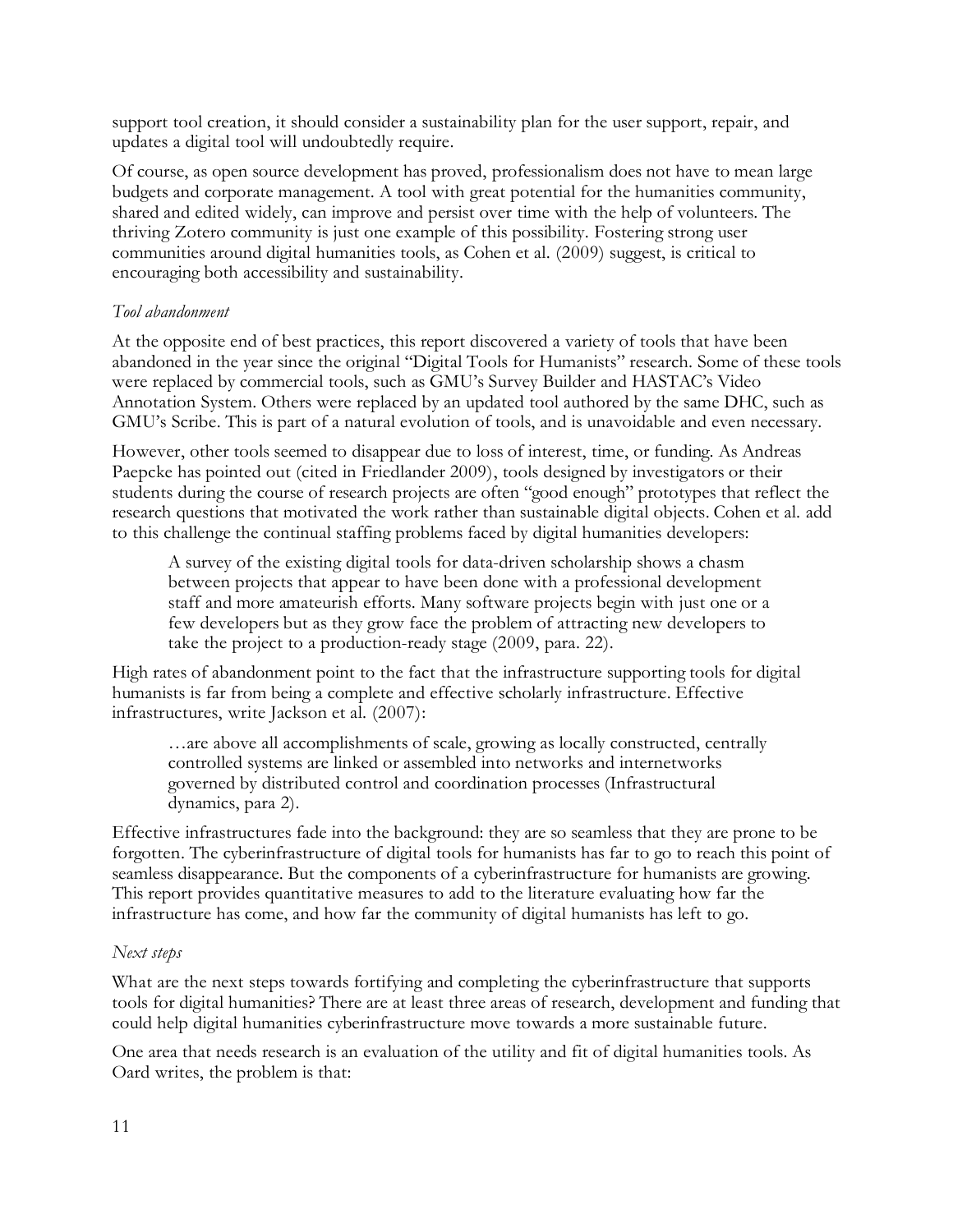…those who could build these marvels don't really understand what marvels we need, and we, who understand what we need all too well, don't really understand what can be built (Oard 2009, 34).

Projects such as Project Bamboo are beginning to fulfill this need, and their efforts should be supported.

Another area in need of research is imagining an institutional infrastructure to support the digital one. Perhaps maintaining tool visibility, interoperability and sustainability is not a job for Digital Humanities Centers alone. In their report "Tools for Data-Driven Scholarship," Cohen et al. suggest that:

The National Endowment of the Humanities, the Institute of Museum and Library Services, and the National Science Foundation have been instrumental in funding digital tools for the humanities and social sciences and believe that some kind of curated infrastructure that supported sharing and reuse would help to make existing tools more widely available and new tools more viable and sustainable (2009, para. 12).

Imagining the components of a curated infrastructure is an important next step for digital humanities research. Would a SourceForge.org for digital humanities tool be a solution to ongoing issues of quality, sustainability, and longevity? Cohen et al. suggest perhaps that it would:

What we imagine is a dynamic site similar in some ways to SourceForge ("ToolsForge"?) that consists of  $(1)$  a tools development environment;  $(2)$  a curated tools repository that provides peer reviewing and discovery functions; and (3) a set of community building and marketing functions. We are aware that this is a tall order… (2009, para. 37).

Cohen et al. suggest that there may be an equivalent, successful set of structures that currently encourage sustainable tool design in the e-science and open source software (OSS) communities. A systematic review of e-science and OSS development infrastructures could harvest lessons applicable to tools for digital humanities. I propose that a highly useful follow-up project could review primary and secondary sources in e-Sciences and OSS to find commonalities and best practices for a humanities cyberinfrastructure.

Finally, engaging tool designers with issues of accessibility and sustainability will help to strengthen the digital humanities cyberinfrastructure by training the people who drive it. I echo the call of the "Tools for Data-Driven Scholarship" (Cohen et al. 2009) report and encourage funders to finance "Train the Trainers" sessions for DHC affiliates interested in tool development. Knowing more about the tool landscape – both promise and weaknesses – can only improve future tool development.

### **7. Bibliography**

- American Council of Learned Societies Commission on Cyberinfrastructure for the Humanities and Social Sciences. 2006. *Our Cultural Commonwealth*. Washington, DC: American Council of Learned Societies.
- Borgman, C. L. 2007. *Scholarship in the Digital Age: Information, Infrastructure, and the Internet*. Cambridge, MA and London: The MIT Press.